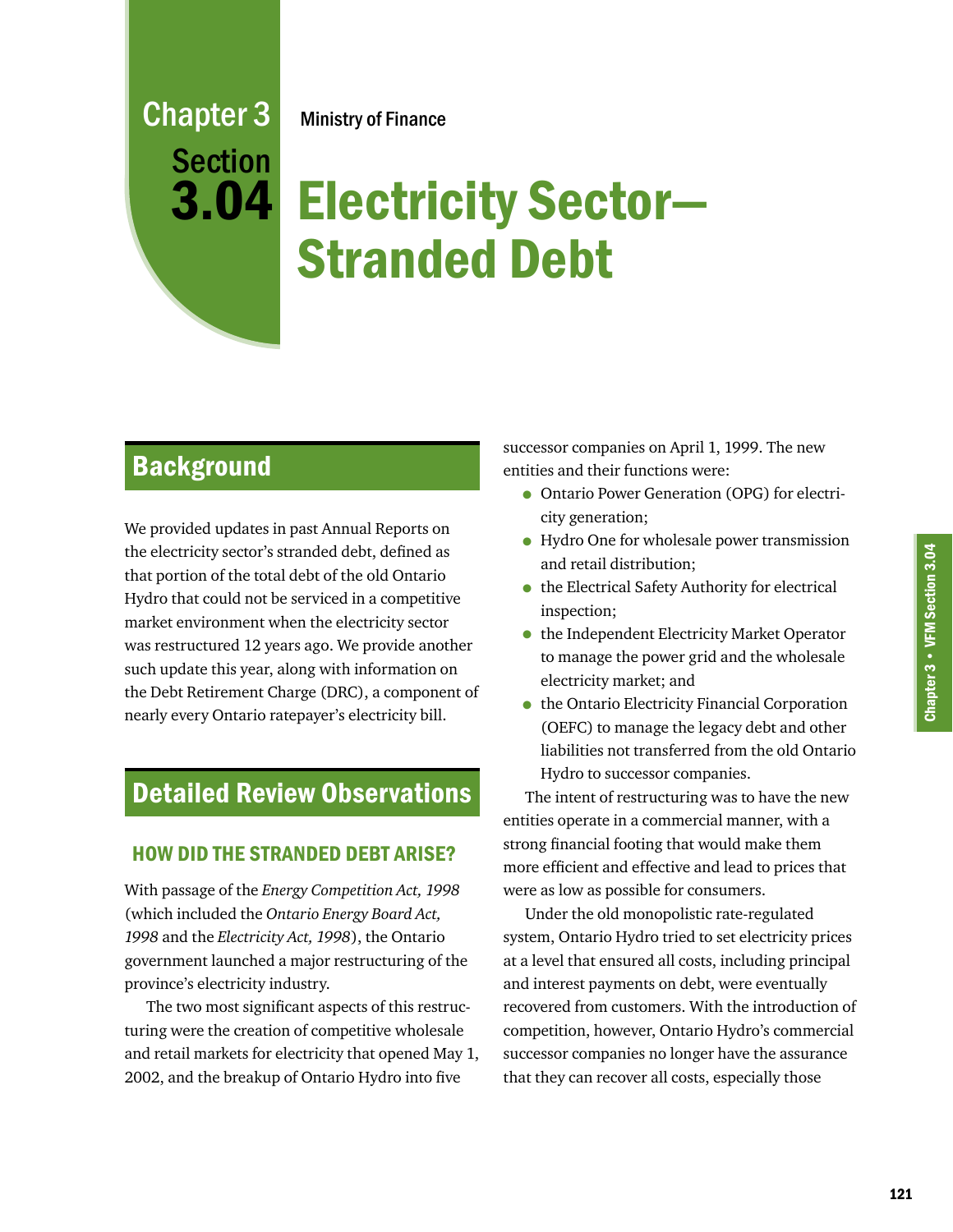incurred in previous years and still outstanding, through free-market electricity rates.

One of the most critical steps in the restructuring process was to determine the fair market value of the Ontario Hydro assets transferred to the new entities. Both Ontario Hydro and the government, assisted by private-sector investment firms and other experts, recognized that the market value of these assets in a competitive environment would be significantly less than the amounts recorded in Ontario Hydro's books. It was anticipated that in a competitive market, revenues and profits generated by the successor companies would not be sufficient either to justify the existing recorded asset values or to service Ontario Hydro's substantial outstanding debt.

On April 1, 1999, the Ministry of Finance determined that Ontario Hydro's total debt and other liabilities stood at \$38.1 billion, which greatly exceeded the estimated \$17.2-billion market value of the assets being transferred to the new entities. The resulting shortfall of \$20.9 billion was determined to be "stranded debt," representing the total debt and other liabilities of Ontario Hydro that could not be serviced in a competitive environment.

Responsibility for servicing and managing the legacy debt of Ontario Hydro, which includes the stranded debt, was given to the OEFC, whose opening balance sheet reflected a stranded debt or unfunded liability of \$19.4 billion. This amount represented the difference between the \$18.7-billion value of assets assumed by the OEFC and the \$38.1 billion of Ontario Hydro legacy debt and other liabilities that the OEFC also took on. It should be noted that the stranded-debt figure of \$19.4 billion listed as an unfunded liability in the OEFC's April 1, 1999, financial statements does not agree exactly with the total of \$20.9 billion in Figure 1 because of certain accounting adjustments, consisting mainly of \$1.2 billion in deferred debt costs.

Because the OEFC had neither the assets nor the expected revenue streams from the value of the other Ontario Hydro successor companies to fully service the debt obligations it had assumed, the

#### Figure 1: Financial Impact of the Restructuring of the Electricity Sector (\$ billion)

Source of data: Ministry of Finance

| less                                          |      |
|-----------------------------------------------|------|
| Value of new generation and service companies | 17.2 |
| equals                                        |      |
| Stranded debt<br>20.9                         |      |
| less                                          |      |
| 13.1<br>Expected dedicated revenue streams    |      |
| equals                                        |      |
| Residual stranded debt                        | 7.8  |

*Electricity Act* provided for other revenue streams, and the government developed a long-term plan to provide the OEFC with revenue streams to service the existing debt and ultimately retire the stranded debt. A key government policy decision at the time was that all electricity-sector debt would be repaid by the electricity sector and ratepayers rather than from general tax revenues.

To service and retire the \$20.9 billion in stranded debt, the government established a longterm plan wherein the burden of debt repayment would be borne partly through dedicated revenues from the electricity-sector companies—OPG, Hydro One, and Municipal Electrical Utilities (MEUs) and partly by electricity consumers. This would be broken down for the electricity sector as follows:

- The electricity companies would make payments in lieu of taxes (PILs) to the OEFC. PILs are equivalent to the corporate income, property, and capital taxes paid by private corporations. Before April 1, 1999, these companies were not required to make any of these payments.
- The cumulative annual combined profits of OPG and Hydro One in excess of the government's \$520-million annual interest cost of its investments in the two companies would go toward repaying stranded debt.

As of April 1, 1999, the present value of these two dedicated revenue streams was estimated at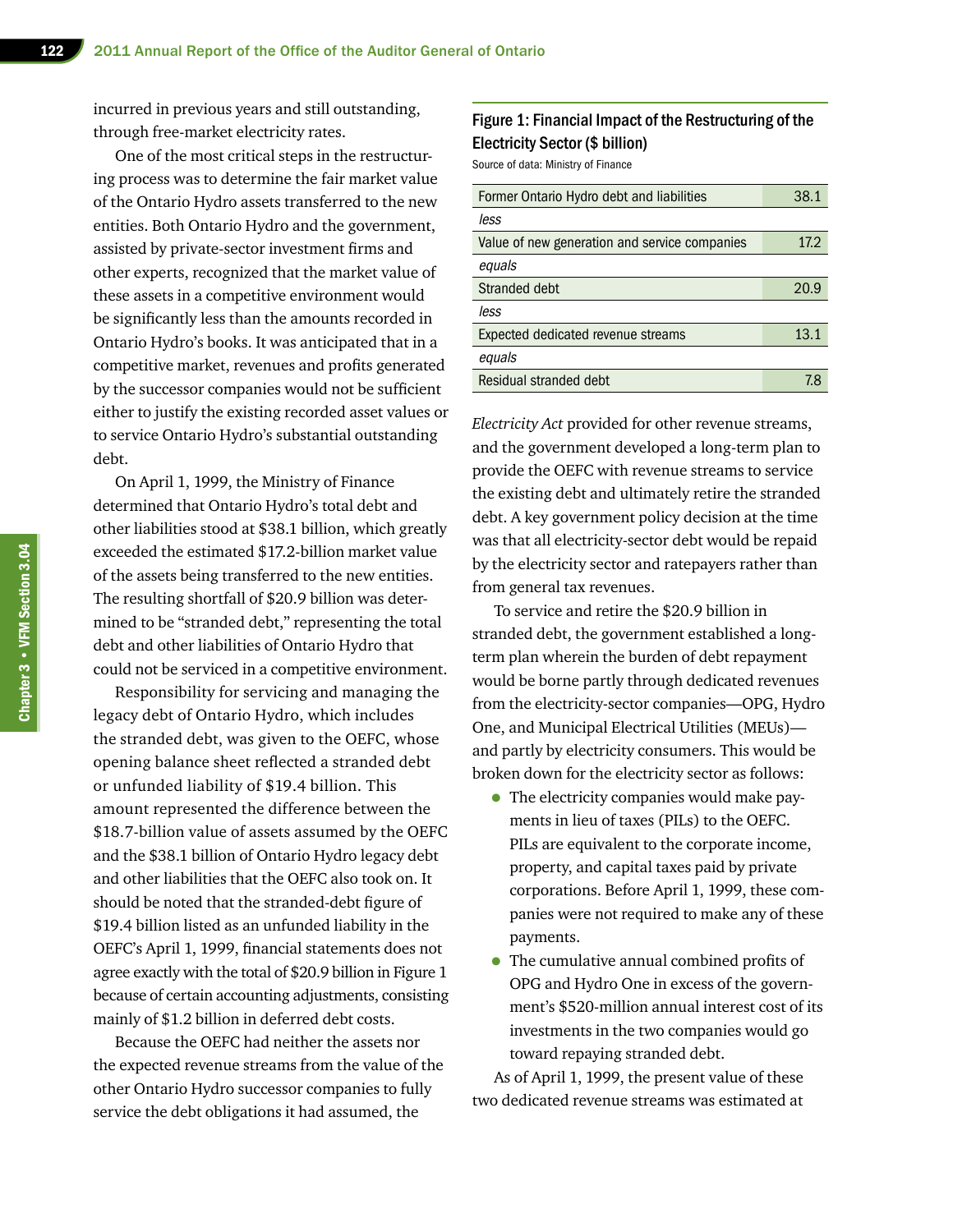\$13.1 billion. The estimated balance remaining on the \$20.9-billion stranded debt, amounting to \$7.8 billion, was called the "residual stranded debt," and the *Electricity Act* provided for a new Debt Retirement Charge (DRC) to be paid by electricity consumers until the residual stranded debt was retired. In essence, this was the estimated portion of the stranded debt that could not be serviced by the estimated present value of the two dedicated revenue streams from the electricity companies.

 This structure was intended to achieve the elimination of the stranded debt in a prudent manner, and to distribute the burden of debt repayment between electricity consumers and the electricity sector (OPG, Hydro One, and MEUs).

Figure 1 illustrates the significant determinations made at the time of restructuring.

#### PROGRESS IN RETIRING THE STRANDED DEBT

Figure 2 illustrates the progress made in reducing the total stranded debt as reflected in the OEFC's audited financial statements. It should be noted that the OEFC's financial statements currently report only the total outstanding stranded debt and not the residual stranded debt, which is a component of total stranded debt. This is consistent with the *Electricity Act, 1998,* which requires that the outstanding amount of the residual stranded debt need only be determined and disclosed "from time to time," as discussed later in this section.

Progress in retiring the overall stranded debt over this period has been slower than anticipated, due primarily to the lower-than-expected profitability of Hydro One and, particularly, OPG. The lower their respective earnings, the lower the PILs they make to the OEFC, and the less they contribute to the electricity-sector dedicated income payments. The uncertainty inherent in forecasting the financial performance of the electricity sector becomes apparent on examination of the actual revenues produced by this sector. As reported in the OEFC's audited financial statements, PILs revenues have

#### Figure 2: Progress in Repayment of the Stranded Debt, 1999/2000–2010/11 (\$ billion)

Source of data: OEFC

| <b>Fiscal Year End</b> |      |
|------------------------|------|
| at April 1, 1999       | 19.4 |
| 1999/2000              | 20.0 |
| 2000/01                | 20.0 |
| 2001/02                | 20.1 |
| 2002/03                | 20.2 |
| 2003/04                | 20.6 |
| 2004/05                | 20.4 |
| 2005/06                | 19.3 |
| 2006/07                | 18.3 |
| 2007/08                | 17.2 |
| 2008/09                | 16.2 |
| 2009/10                | 14.8 |
| 2010/11                | 13.4 |

varied from a low of \$321 million in the 2010/11 fiscal year to a high of \$949 million in 2005/06, while electricity-sector dedicated income has ranged from \$0 in 2001/02, 2003/04, and 2008/09 to a high of \$771 million in 2010/11.

As we reported in last year's Annual Report, some of the factors that have affected OPG's profitability over the past 11 years include the following:

- Electricity-generation projects such as the Niagara tunnel project have had cost overruns, with costs being almost double their original estimates and completion dates running years behind schedule.
- Investment returns on the \$11-billion nuclear removal and waste management funds, reflected in OPG's financial statements, have been volatile. Canadian accounting standards require OPG to reflect unrealized gains and losses in its net income.
- There has been public and political pressure to keep electricity rates low, which impacts the profitability of the sector.

As well, OPG's future profitability and, consequently, the pace of the reduction of the recorded stranded-debt balance may be impacted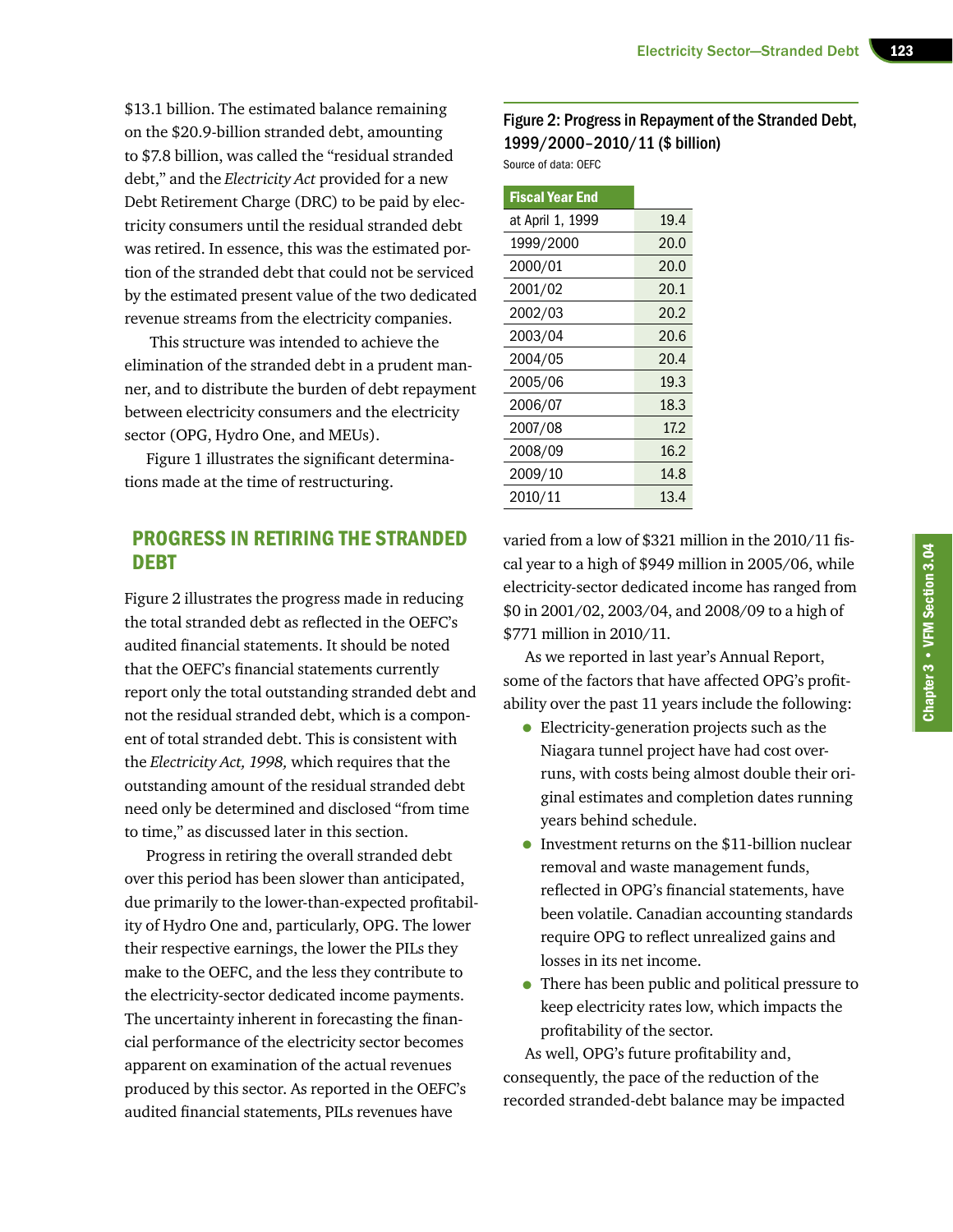by uncertainty about which costs the Ontario Energy Board (OEB), which regulates rates, will allow OPG to pass on to its customers. In a recent application, for example, OPG sought a 6.2% rate increase for power produced by its major generating stations. However, the OEB granted just 1%. At the time of this writing, OPG was appealing parts of the OEB decision, but should it lose the appeal and be unable to reduce costs, OPG will experience lower profitability.

#### THE RESIDUAL STRANDED DEBT AND THE DEBT RETIREMENT CHARGE (DRC)

In recent months, issues surrounding the electricity Debt Retirement Charge (DRC) have been raised both in the Legislature and in the media. These issued have included questions such as:

- Are there any restrictions on what the DRC can be used for?
- How is the residual stranded debt determined?
- How long will the DRC remain on electricity bills?

Accordingly, we decided to incorporate a review of the DRC in this year's update. Because charges of this nature typically need to have underlying legislation or regulations that authorize their collection, a key aspect of our work was a review of the underlying legislation with respect to the levying and use of the DRC. We also wanted to provide the Legislature and the public with information that could help answer the above questions.

#### What Can the DRC Be Used For?

Collection of the DRC began on May 1, 2002, the day the electricity market opened to competition. The rate was established at 0.7¢ per kilowatt hour (kWh) of electricity and remains the same today. Currently, the OEFC collects more than \$900 million a year in DRC revenue, and, as of March 31, 2011, approximately \$8.7 billion in DRC revenue had been collected.

In announcing the DRC in 2000, the then Minister of Energy said that the objective of it was to pay down the estimated \$7.8-billion residual stranded debt: "All revenues from the DRC will go directly to the Ontario Electricity Financial Corporation to be used exclusively to service the residual stranded debt. Once the residual stranded debt has been retired, the DRC will end."

Although this reference implies that the DRC must be used only to pay down the residual stranded debt, it is the underlying legislation that dictates the collection and usage of the DRC and that drives the actions of both the OEFC and the responsible Minister with regard to compliance.

Section 85 of the *Electricity Act, 1998* (Act), which is titled "The Residual Stranded Debt and the Debt Retirement Charge," gives the government the authority to implement the DRC, and this same section specifies when it is to end. The OEFC's 2010 Annual Report states that the Act "provides for the DRC to be paid by consumers until the residual stranded debt is retired. The debt repayment plan estimates residual stranded debt will likely be retired between 2015 and 2018"; and its 2011 Annual Report states that the OEFC "receives the Debt Retirement Charge paid by electricity consumers at a rate of 0.7 cents/kWh until the residual stranded debt is retired." Given that the wording in section 85 was, in our view, open to interpretation in several areas, we engaged external legal counsel to assist us. The following comments and observations take into consideration the opinion of our external legal advisers with respect to the interpretation of this section.

Although DRC funds collected are separately disclosed in the OEFC's financial statements, they are not segregated or separately accounted for with respect to the residual stranded debt, but are combined with the OEFC's other revenue sources and used for general corporate purposes. Our view, which is supported by legal advice, is that section 85 does allow DRC funds to be used for any purpose that is in accordance with the objectives and purposes of the OEFC. In essence, and notwithstanding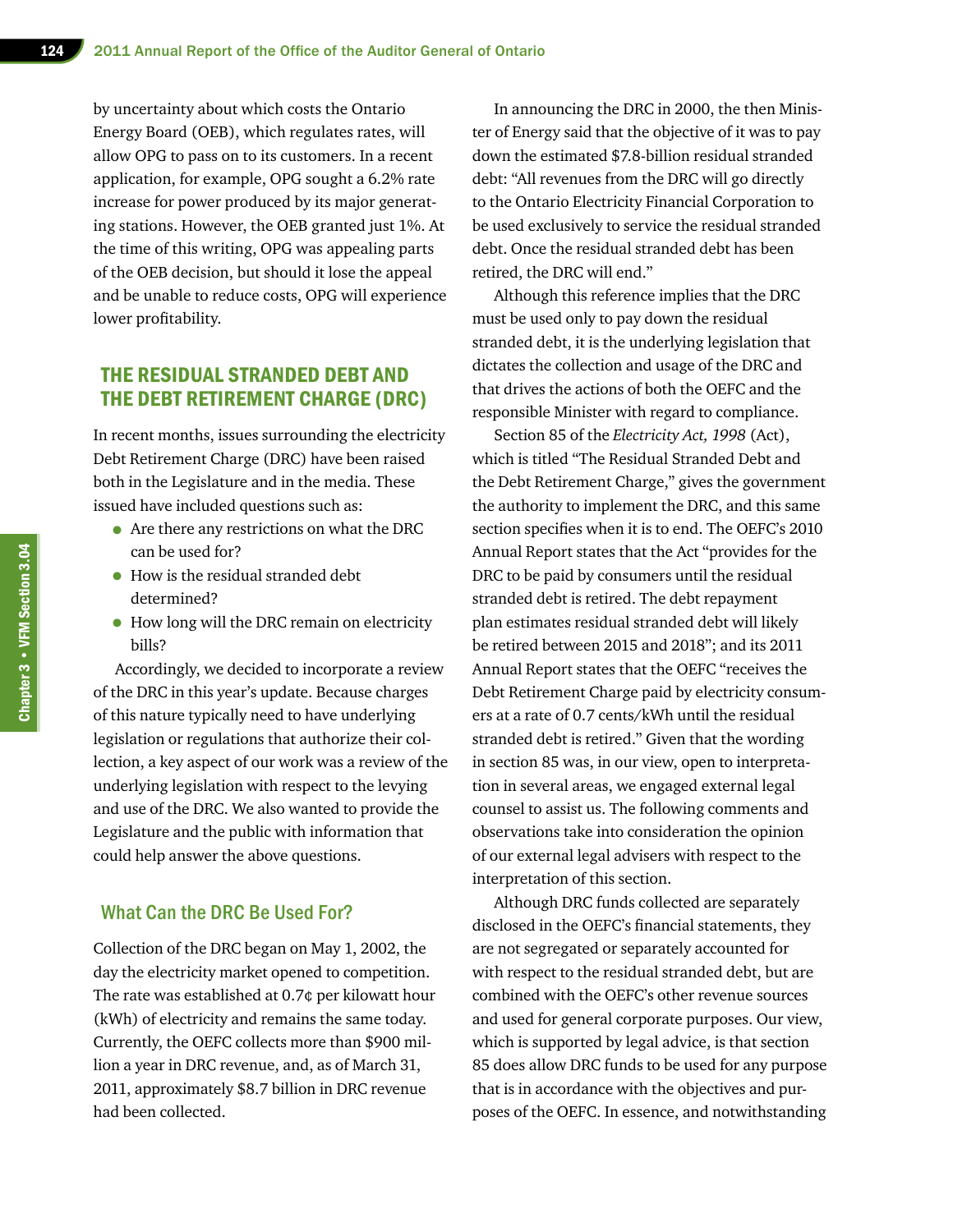the comments made by the then Minister when tabling the original legislation, section 85 does not restrict the application of the DRC to being used only to service the outstanding residual stranded debt. This means that the OEFC, in comingling the DRC funds collected with its other sources of revenue and in using all funds collected to carry out its legislated objects, has complied with the underlying legislation with respect to the DRC.

However, as discussed later in this section, we believe that the Minister does have certain additional responsibilities under section 85 with respect to when the collection of the DRC will end.

## How Is the Outstanding Residual Stranded Debt Determined?

The Act does not specify precisely how the determination or calculation of the outstanding amount of the residual stranded debt is to be done, only that it be done "from time to time." However, the Act states that the government, by regulation, may establish what is to be included in the calculation of the residual stranded debt. As yet, though, no such regulation has been made. With respect to how to calculate the outstanding residual stranded debt at any one time, we believe that there are several possible approaches, including the following:

- Have the initial \$7.8-billion residual stranded debt less the DRC collected to date equal the remaining residual stranded debt.
- Treat the initial \$7.8-billion debt like a mortgage or loan, in which each DRC payment would go to paying interest and paying down the principal.
- Apply DRC revenues to the payment of a portion of the OEFC's operating expenses, in addition to interest and financing costs, because there are administrative costs associated with running the OEFC.
- Consider the residual stranded debt to be retired only when the OEFC's assets, which include the present value of projected revenue

streams from the electricity sector, equal its liabilities.

The last approach was essentially the method used in the original 1999 calculation of the estimated stranded debt and residual stranded debt. We understand that it has continued to be used by the OEFC since that time. In effect, under this methodology, low past profitability or estimated future profitability in the electricity sector would result in more of the stranded debt being paid by electricity consumers through DRC payments, whereas high past profitability or estimated future profitability would reduce the amount of DRC payments needed from consumers.

Although the definition of residual stranded debt in section 85 does not include interest or other OEFC expenses, and notwithstanding the lack of specific statutory guidance as to how the residual stranded debt is to be calculated, we believe that the legislation does provide the Minister with a fair degree of latitude in determining how the residual stranded debt is to be calculated and reported. The legislation also allows, but does not require, the government to make regulations governing determinations of the stranded debt and the residual stranded debt for the purposes of section 85.

## When Does Collection of the DRC End?

Section 85 requires that the Minister of Finance determine the total stranded debt, determine "from time to time" the residual stranded debt, and make these determinations public. When the Minister determines that the residual stranded debt has been retired, collection of the DRC must cease. Since passage of the Act over a decade ago, the Minister has made no such public determination of the outstanding amount of the residual stranded debt, and the DRC has continued to be collected.

From our perspective, the key question is what "from time to time" means. Can it be totally open-ended and left solely up to the discretion of the government of the day as to when such a determination will be made and the DRC collected